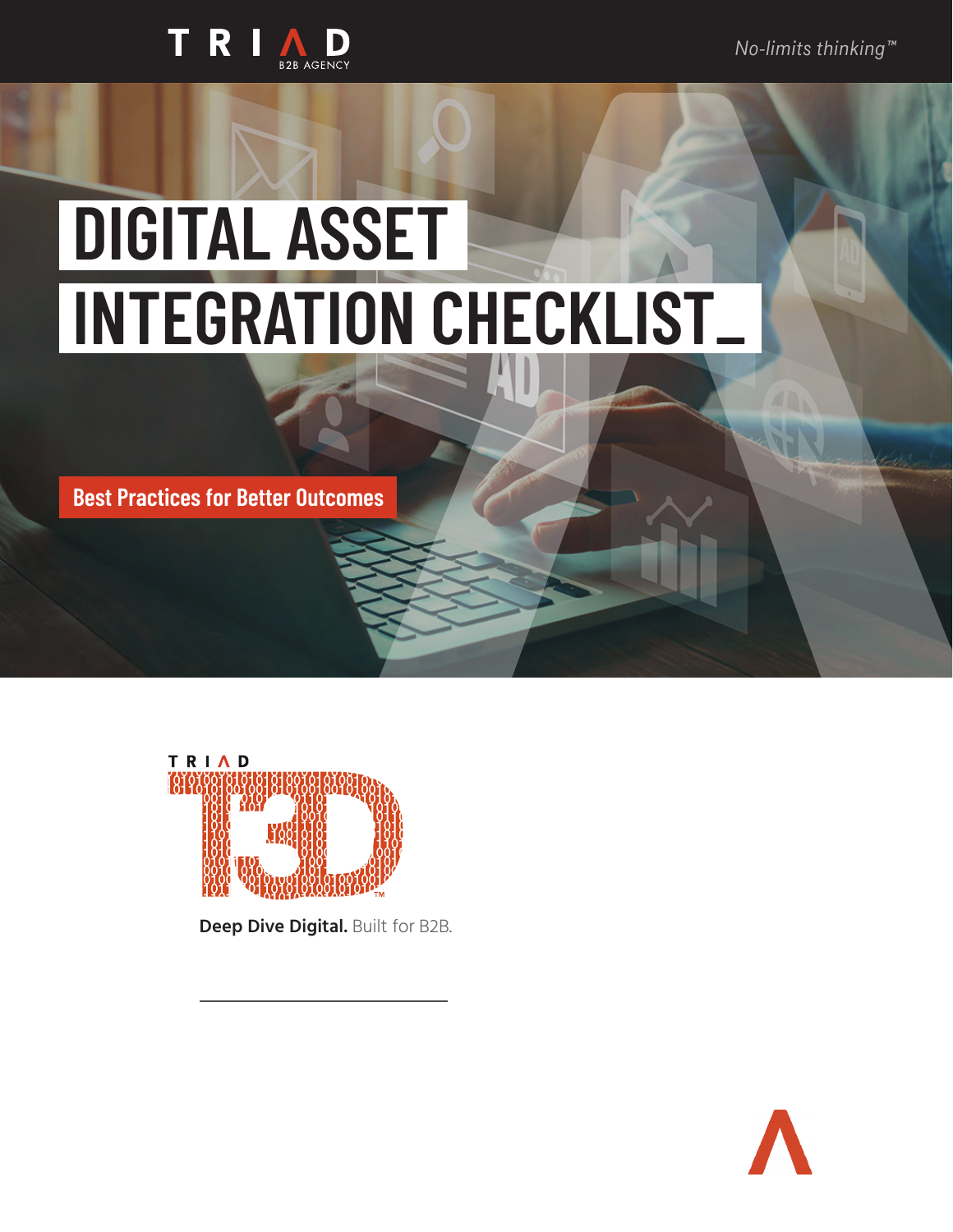### **BRANDING**

# **Items to Consider**

- □ Branding Audit
- □ Key Messaging Audit
- □ Brand Standards Audit
- ☐ Revised Product/Service Architecture

### **MARKETING ASSETS**

# **Items to Include**

- □ Company Logos
- ☐ Product Logos
- □ Facility Photography
- □ Product Photography
- □ Campaign Photography
- □ Corporate Videos
- ☐ Product Videos
- ☐ Content Resources
	- (Whitepapers, Product Literature,
	- Case Studies, Etc.)
- □ Brand Standards
- □ Internal Marketing Contacts
- □ Site Audits
- □ Navigation
- ☐ Messaging
- □ Content
- ☐ Resources
- □ Information Architecture
- □ Calls-to-Action
- □ Contact Form Recipients
- □ Special Features (Live chat, maps, etc.)
- ☐ SEO Reports
- ☐ Conversion Rates

# **Items to Finalize**

□ Digital Marketing Assets Portal

### **COMPANY WEBSITES**

### **Items to Review**

- □ Domain Registrar Information
- ☐ Domain Registrar Access Privileges (User Name and Password)
- □ Domain Renewal Dates
- □ Domain Usage/Purpose
- □ Web Host Information
- ☐ Web Host Access Privileges (User Name and Password)
- □ Backend/Content Management System Information
- ☐ Backend/CMS Access Privileges (User Name and Password)
- □ CPanel Information
- □ CPanel Access Privileges
	- (User Name and Password)

# **Items to Document**

- ☐ Access Privileges (User ID and Passwords)
- ☐ Authorized Users
- □ IT Support Sheet
- □ Training Support Sheet

# **SOCIAL MEDIA ACCOUNTS**

# **Items to Review during Social Media Audit**

- □ Company Profiles/Pages All Channels
- ☐ Followers
- ☐ Content
- ☐ Scheduling
- □ Engagement
- □ Tone, Look & Feel of Posts/Profiles

# **Items to Document**

- □ Social Media Platform Inventory
- □ Access Privileges

(User ID and Passwords)

□ Authorized Users/Administrators

# **DIGITAL ADVERTISING PROGRAMS**

# **Items to Review**

- □ Existing Ad Campaigns
- □ Past Ad Campaigns
- ☐ Budget
- □ Targeting
- □ Geographic Areas
- ☐ Messaging
- ☐ Scheduling
- □ Click-throughs
- □ Conversions

# **Items to Document**

☐ Administrative Access Privileges

(Google Ads, LinkedIn Content Manager, etc.)

### **EMAIL PLATFORMS**

### **Items to Create**

- □ Email Signature Templates
- $\Box$  Email address format/conventions
- ☐ Email Distribution Lists/Databases
- □ Employee Email Merger Communications Plan

# **Items to Documen**t

☐ Enterprise Administrative Access Privileges

# **MARKETING SYSTEMS**

# **Items to Review for Consolidation**

- □ Integration, Migration
- □ Marketing Automation Systems
- ☐ CRM Systems
- □ Lead-generation Programs
- **□ Email Distribution Systems**

(Constant Contact, Campaign Monitor, etc.)

# **Items to Document**

**Triad B2B Agency is happy to provide this Digital Integration Checklist for teams involved in M&A activities. Use this checklist in conjunction with our free whitepaper, M&A Strategies: Digital Asset Integration.**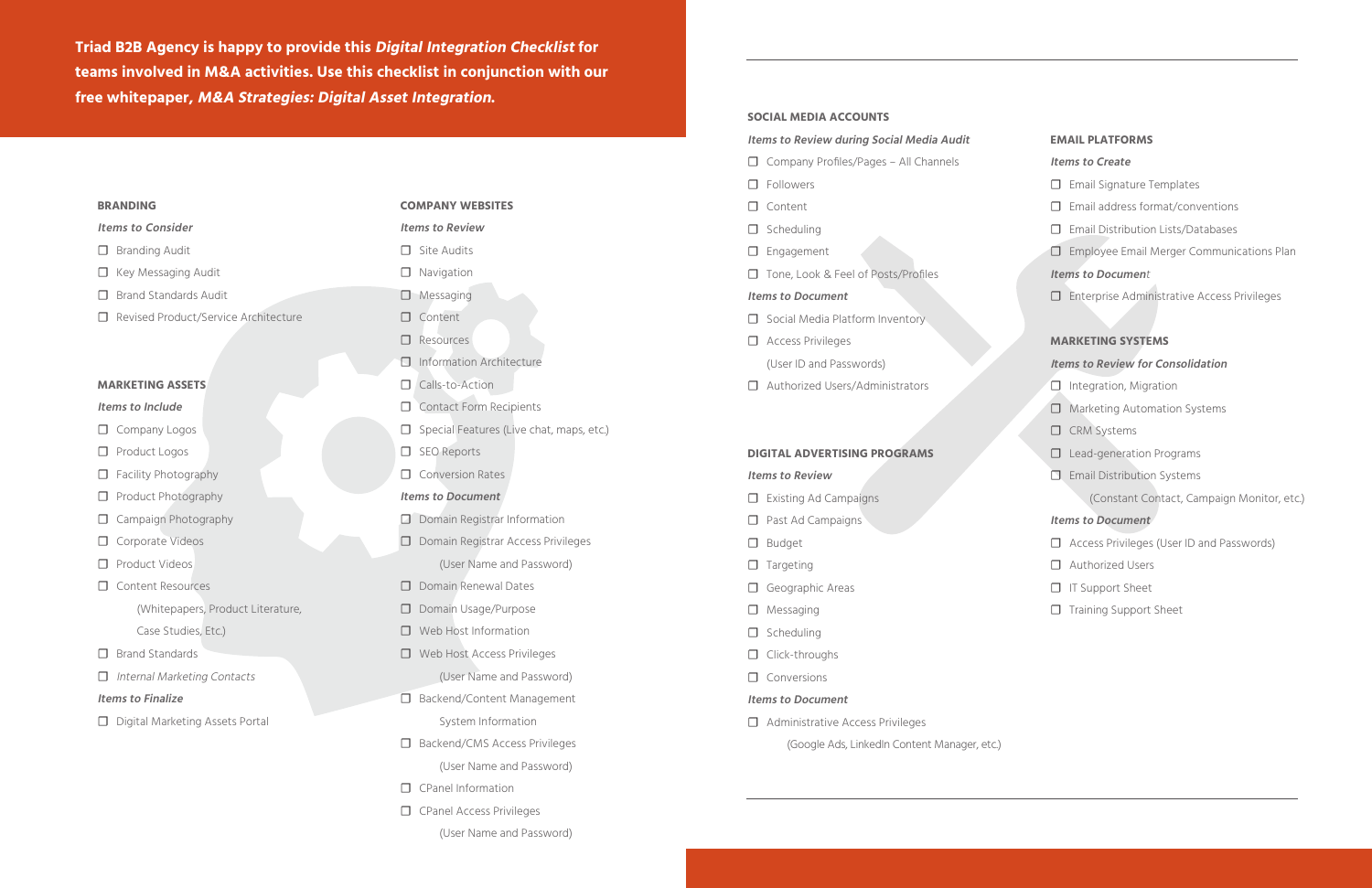# **OTHER**

- ☐ Manage VoIP/Phone Number Changes Across Digital Marketing Channels
- ☐ Manage VPN Access Protocols Across Digital Marketing Channels
- □ Conduct Software Audit

# **DOMAIN NAME SYSTEM (DNS) PROVIDERS**

# **Items to Review for Consolidation,**

# **Integration, Migration**

- □ Reputation
- ☐ Services
- ☐ DDos Protection
- □ DNSSEC Extensions
- **Items to Document**
- □ DNS Providers Spreadsheet

**Items to Review for Consolidation, Integration, Migration** □ SSL/TLS Certificates ☐ CAA Records **Items to Document** □ Digital Certificates Spreadsheet

# **DOMAIN REGISTRANT REPORTING**

# **Items to Report**

- □ Administrative Contact Changes
- □ Address Changes
- □ Email Changes
- □ Telephone Number Changes

# **DIGITAL CERTIFICATES**

- □ Analytics Tools
- □ Stock Photography Subscriptions
- ☐ List Services
- ☐ Other

# **SECURITY**

**Items to Review Across the Digital Enterprise** □ Two-factor Authentication ☐ Registry Lock □ SSL/TLC Certificates ☐ CAA Records

- □ DDos Protection
- □ DNSSEC Extensions

- ☐ Website Development Plan
- ☐ Website Management Plan
- ☐ Monthly Search Engine Optimization
- □ Digital Advertising Plan
- □ Social Media Plan

# **REPUTATIONAL CONTENT**

# **Items to Review**

- ☐ Associations
- □ Directories
- □ Third-party Links
- ☐ Research
- ☐ Reputational Domain Inventory Spreadsheet
- □ Remediation Action List
- ☐ Items to Document
- ☐ Reputational Database (including URLs)

# **VENDORS**

# **Items to Review across the Digital Enterprise**

- ☐ Vendor Evaluations
- ☐ Vendor Capabilities
- ☐ Vendor Consolidation

# **Items to Document**

☐ Vendor Database

# **SUBSCRIPTIONS AND SERVICES**

# **Items to Review**

# **Items to Document**

- ☐ Access Privileges
- ☐ Subscriptions and Services Spreadsheet

# **OTHER IT CONSIDERATIONS**

- ☐ Access Privileges & Licenses
- ☐ Wireless Access Points
- ☐ Switches
- ☐ Firewalls
- □ Antivirus Software
- □ Amazon Web Services
- ☐ Microsoft Azure
- ☐ Office 365
- ☐ Other

# **FUTURE PLANNING**

# **Items to Develop**